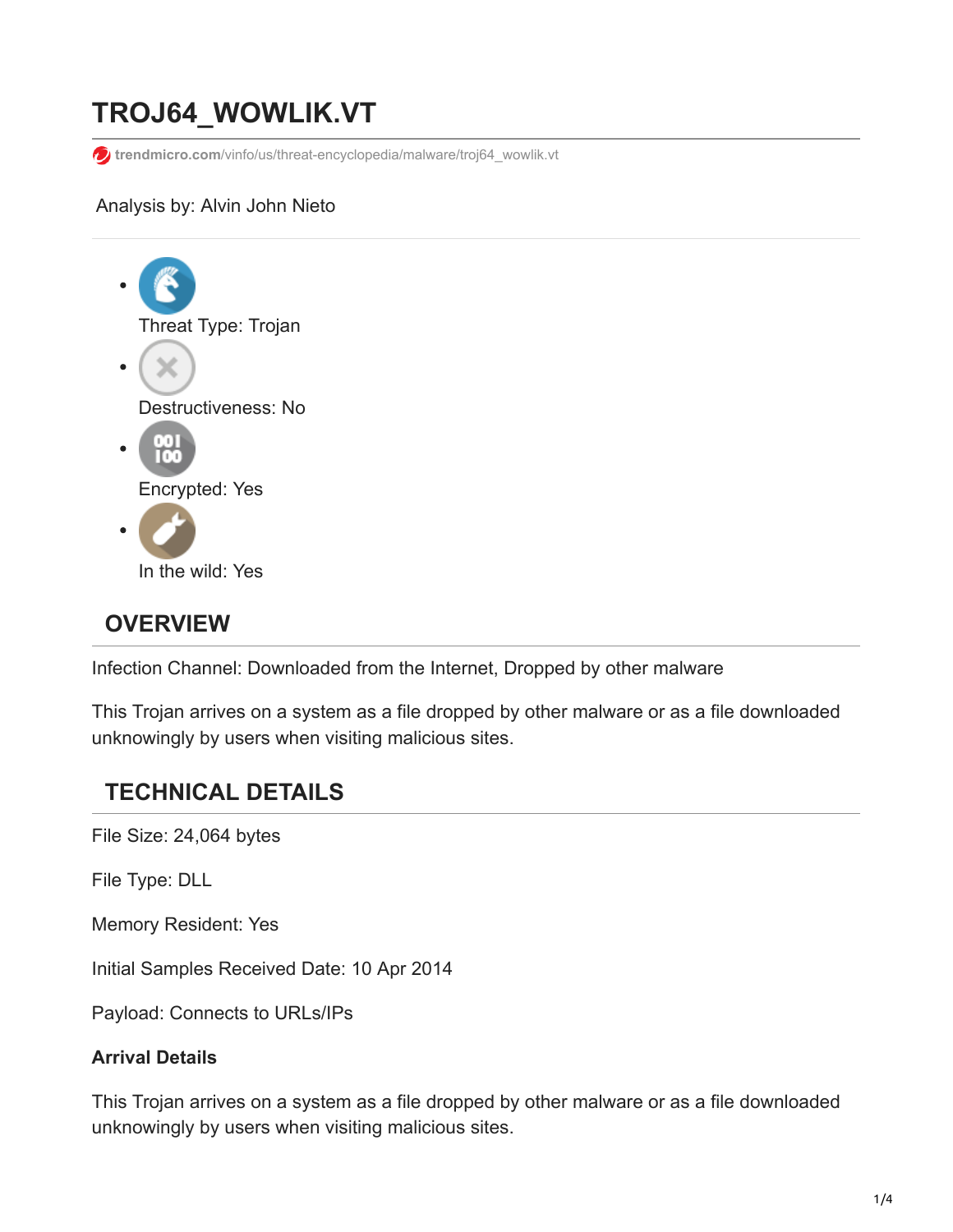## **Installation**

This Trojan injects codes into the following process(es):

- %Windows%\explorer.exe
- %System%\dllhost.exe

(Note: *%Windows%* is the Windows folder, which is usually C:\Windows.. *%System%* is the Windows system folder, which is usually C:\Windows\System32.)

#### **Autostart Technique**

This Trojan adds the following registry entries to enable its automatic execution at every system startup:

HKEY\_CURRENT\_USER\Software\Classes\ clsid\{fbeb8a05-beee-4442-804e-409d6c4515e9}\inprocserver32 [Default] = "\\?\globalroot\Device\{Harddisk volume #}\{malware path}\{malware name}"

HKEY CLASSES ROOT\CLSID\{fbeb8a05-beee-4442-804e-409d6c4515e9}\ InProcServer32 [Default] = "\\?\globalroot\Device\{Harddisk volume #}\{malware path}\{malware name}"

(Note: The default value data of the said registry entry is *%System%\SHELL32.dll*.)

#### **Other Details**

This Trojan connects to the following possibly malicious URL:

http://{URL declared in 'wow.ini'}/cmd?version=1.5&aid={value}&id={GUID}&os={OS version} {service pack} {architecture}

It requires the existence of the following files to properly run:

wow.ini

#### **NOTES:**

This Trojan sets the attribute of itself to *Hidden*.

This Trojan may connect to the URLs declared *wow.ini* for the following purposes:

- Update the configuration file
- Update itself
- Load additional modules

# **SOLUTION**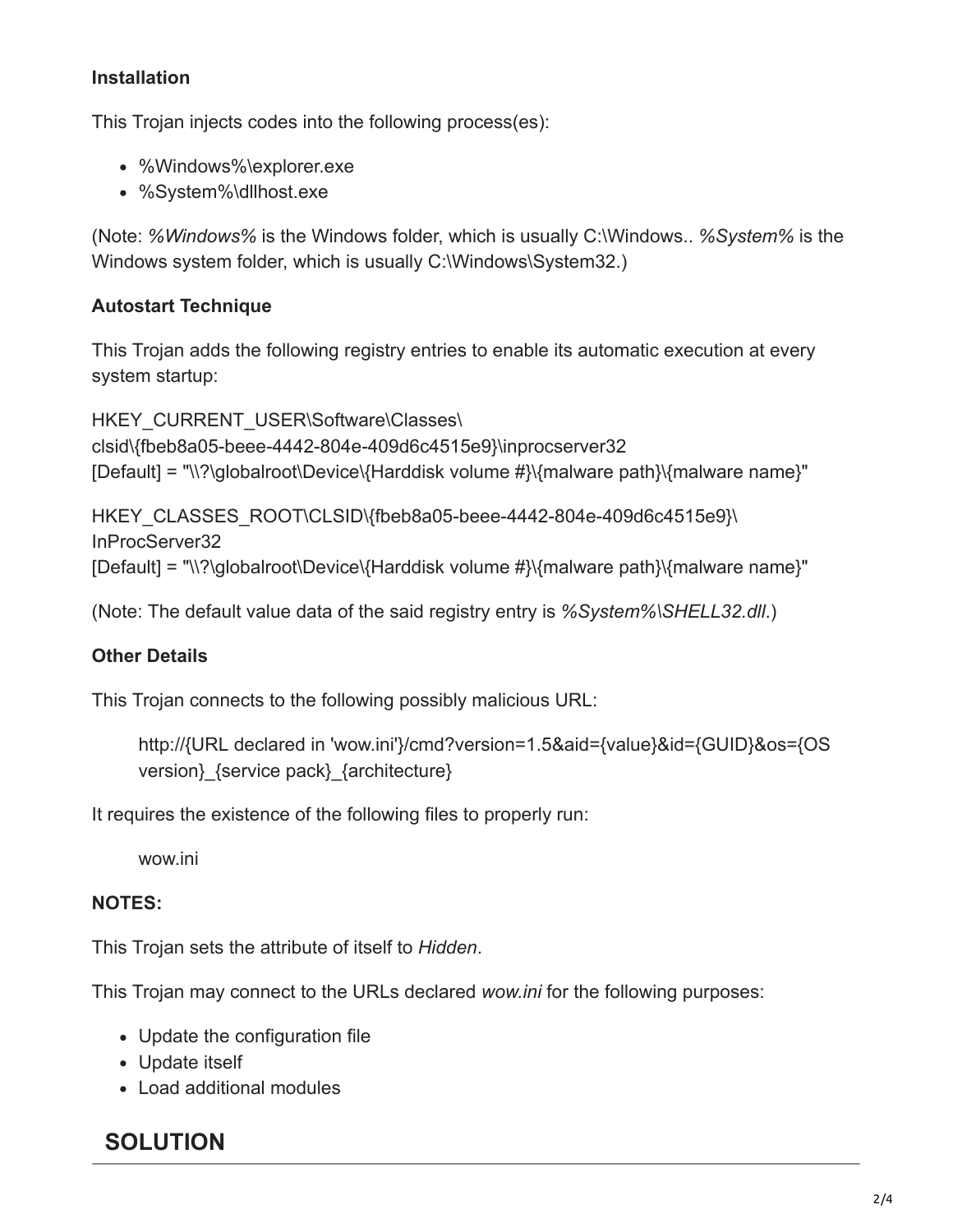# **Step 1**

[Before doing any scans, Windows XP, Windows Vista, and Windows 7 users must disable](https://www.trendmicro.com/vinfo/us/security/definition/system-restore) *System Restore* to allow full scanning of their computers.

### **Step 2**

Identify and delete files detected as TROJ64\_WOWLIK.VT using either the Startup Disk or Recovery Console

[ Learn More ]

## **Step 3**

Delete this registry value

[ Learn More ]

**Important:** Editing the *Windows Registry* incorrectly can lead to irreversible system malfunction. Please do this step only if you know how or you can ask assistance from your system administrator. Else, check this [Microsoft article](http://support.microsoft.com/kb/256986/EN-US/) first before modifying your computer's registry.

In *HKEY\_CURRENT\_USER\Software\Classes\clsid\{fbeb8a05-beee-4442-804e-409d6c4515e9}\inprocserver32*

**[Default] = "\\?\globalroot\Device\{Harddisk volume #}\{malware path}\ {malware name}"**

## **Step 4**

Restore this modified registry value

[ Learn More ]

**Important:** Editing the *Windows Registry* incorrectly can lead to irreversible system malfunction. Please do this step only if you know how or you can ask assistance from your system administrator. Else, check this [Microsoft article](http://support.microsoft.com/kb/256986/EN-US/) first before modifying your computer's registry.

```
In HKEY_CLASSES_ROOT\CLSID\{fbeb8a05-beee-4442-804e-
409d6c4515e9}\InProcServer32
    From: [Default] = "\\?\globalroot\Device\{Harddisk volume #}\{malware path}\
    {malware name}"
    To: [Default] = "%System%\SHELL32.dll"
```